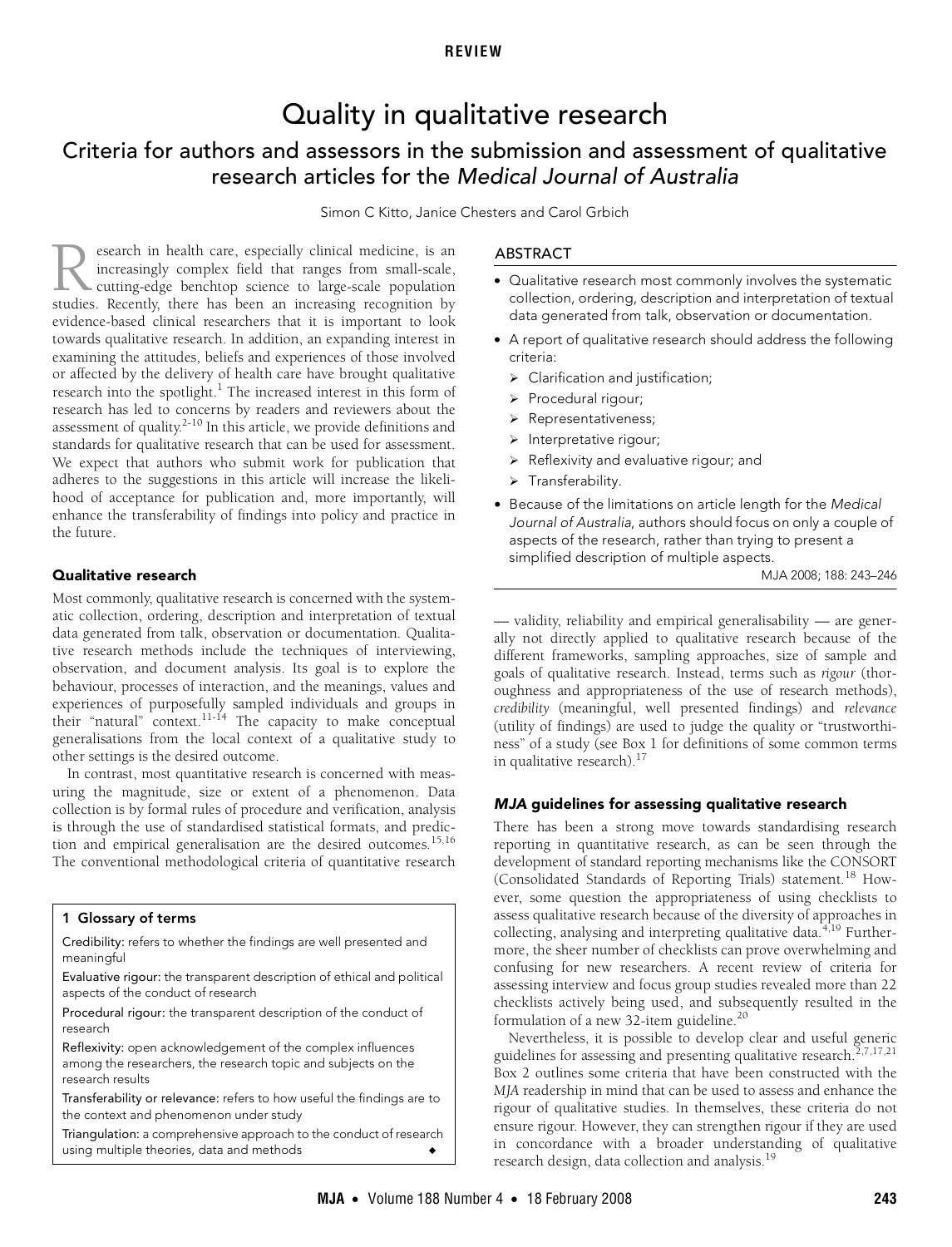## <span id="page-1-0"></span>2 Criteria for assessing qualitative research

## Clarification

- What are the aims of the research?
- What is the research question?
- Justification
- Why is a qualitative approach the best option to answer this question?
- Why was the particular qualitative research design chosen?

## Procedural rigour

- Have the techniques of data collection been clearly documented?
- Are the forms of data analysis completely transparent?

## Representativeness

- What sampling techniques have been used to answer the research question?
- Do the sampling techniques support conceptual generalisability?

## Interpretation

- Has a more conceptual discussion of the results and linkage to existing theory or new theory been developed to explain the relevance of findings to a targeted audience or discipline?
- Have any negative cases been included and discussed?

## Reflexivity and evaluative rigour

- Has a clear statement of the effect on the data of the researcher's views and the methods chosen been included?
- Has an explicit evaluation of the relationship between the researcher and those under research, addressing any ethical issues, been discussed?
- Has ethics approval been obtained from an appropriate institution?

## Transferability

- Has a critical evaluation of the application of findings to other similar contexts been made?
- Has the relevance of these findings to current knowledge, policy, and practice or to current research been discussed?

## Clarification and justification

As in all forms of research, clarity of research question reflected in the aims of the study is essential for evaluating results and their interpretation. The demonstration of *theoretical rigour* (referring to the soundness of fit of the research question, aims and the choice of methods appropriate to the research  $problem<sup>11</sup>$ ) is extremely important.

There is a wide variety of named qualitative approaches that are underpinned by particular theoretical perspectives. In addition, the researcher may use basic field research (question, investigation, interpretation). Regardless of the theoretical approach used, the choice requires justification in reference to the research question of the study.

## Procedural rigour

Procedural, or methodological, rigour concerns the transparency or "explicitness" of the description of the way the research was conducted. It involves detailing issues of accessing subjects; development of rapport and trust; how data are collected, recorded, coded and analysed; and accounts of the manner in which errors or subject refusals are dealt with.<sup>[4,](#page-3-9)[11,](#page-3-3)[22](#page-3-15)</sup> In this regard, readers and reviewers may ask the following questions while examining descriptions of qualitative methods: How were participants/settings accessed? Who was interviewed/observed? How

often? For how long? What interview questions were asked? What was the purpose of any observation? Which policy documents/case notes were accessed? How were they assessed? How was collected data managed?

## Representativeness

There are a number of commonly available, non-probability sampling approaches. *Maximum variation sampling* seeks representativeness of all aspects of the topic in terms of participants. *Homogenous sampling* consists of the selection of a group fitting specified criteria. *Snowball sampling* involves networking from one difficult-to-access type of participant to a wider range of participants. Finally, *convenience sampling* involves studying easily accessed individuals or groups. This last technique obviously presents its own ethical dilemmas of the "insider" type and is possibly the weakest form of sampling in terms of allowing conceptual generalisability.<sup>[4,](#page-3-9)[15](#page-3-5),[16,](#page-3-6)[22](#page-3-15),23</sup> Maximum variation is the ideal when a holistic overview of the phenomenon is sought; for instance, the question of how a particular hospital department operates may involve sampling in the wider organisation as well as within the individual department and among recipients of services.

Simply mentioning the sampling strategy in the methods section of a qualitative research paper is not sufficient. The key findings of the research need to be evaluated in reference to the diverse characteristics of the research subjects. Through constantly comparing the experiences and responses of the participants against each other, subtle but significant differences can be uncovered that can generate profound insights into the phenomena under study.<sup>[19](#page-3-10)</sup>

## Interpretative rigour

Interpretative rigour relates to as full as possible a demonstration of the data/evidence. In qualitative research, a commonly used concept is *inter-rater reliability*. This refers to using a type of researcher triangulation by which multiple researchers are involved in the analytical process. This is an attempt to increase the validity and reliability of the study<sup>19</sup> through the provision of a more complex and nuanced understanding of the possible interpretations of the objects of the research.<sup>11</sup> In contrast to the quantitative research paradigm, what is important in this process is not the level of consensus, but the opportunity for discussion among analysts to provide opportunities for developing further coding[.19](#page-3-10)

A related technique is that of *respondent validation*, or member checking. This entails offering subjects interviewed the opportunity to view and amend their transcripts as a type of validity.[12](#page-3-17) However, this approach does have limitations due to the evolution over time of the positions and purposes of the researchers and participants, thereby potentially affecting interpretations and accounts. Respondent validation should be thought of as part of a process of reducing error, which involves the generation of further original data, which then requires interpretation.[8](#page-3-18)

Other techniques that enhance interpretative rigour are the differing forms of triangulation: data (multiple evidentiary sources; ie, documents, interviews, survey data, observation), methods (multiple methods), and theory (multiple theoretical and conceptual frames applied to the research to enhance insights into phenomena). Using these forms of triangulation allows the development of a comprehensive understanding of the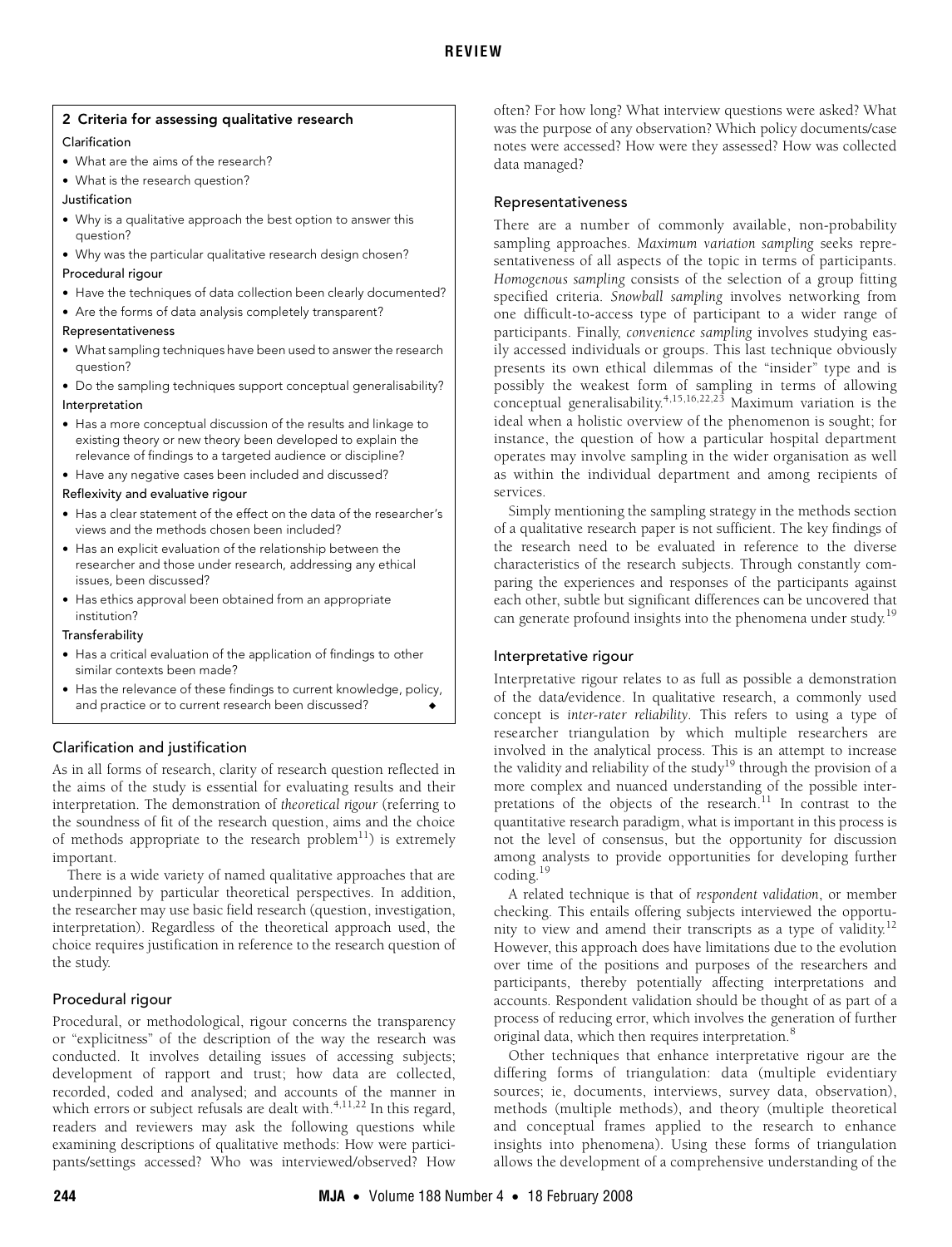phenomena and can ameliorate the potential bias of simply using one method[.4](#page-3-9)[,5](#page-3-19)[,8,](#page-3-18)[11,](#page-3-3)[16](#page-3-6),[22](#page-3-15)

In the interpretive process, accounts of "negative" or "deviant" cases are especially important. These are explanations pertaining to data or evidence that contradicts the researchers overall explana-tory account of the phenomena.<sup>[5](#page-3-19)</sup>

In sum, a clear description of what forms of analysis were used, the process and what were the major outcomes of the analytical process in terms of findings is needed to ensure quality for the author, and to enable an assessment to be made in terms of the analytical quality of the research by the reader.

## Reflexivity and evaluative rigour

Reflexivity is where researchers openly acknowledge and address the influence that the relationship among the researchers, the research topic and subjects may have on the results.<sup>[4](#page-3-9),[11,](#page-3-3)[13](#page-3-20)</sup> Fundamentally, reflexivity requires a demonstration by the researchers that they are aware of the sociocultural position they inhabit and how their value systems might affect the selection of the research problem, research design, collection and analysis of data.<sup>15</sup> It also refers to an awareness by the researchers of the social setting of the research and of the wider social context in which it is placed.<sup>[4](#page-3-9)</sup>

Evaluative rigour refers to ensuring that the ethical and political aspects of research are addressed. Typically, this refers to proper ethics approval from appropriate committees covering confidentiality, informed consent and steps to avoid possible adverse effects on the subjects. Importantly, where appropriate, relevant community leaders should be consulted in the design and conduct of the research[.11](#page-3-3) Researchers should revisit their actions and interactions within the research process to ensure as "accurate" as possible portrayal of the production of their findings.

#### **Transferability**

Conceptual generalisability and transferability refer to how well the study's findings inform health care contexts that differ from that in which the original study was undertaken.<sup>[4](#page-3-9)</sup> For example, a review of data from qualitative studies was conducted on a wide variety of doctor–patient interactions about medication compliance.<sup>24</sup> The authors examined barriers to patients taking prescribed medication as directed by their doctors and found that patients were often inclined to resist taking medicines, not because of problems with the patients, doctors or systems, but because patients were concerned about the medicines. This type of study allows for the construction and transfer of general policy on medicine-taking (through, for example, less emphasis on patient behaviour modification and more emphasis on production of safer medicines) and practice (suggesting, for instance, that doctors should assist lay evaluations through provision of more information, support, feedback and safe prescribing practices).

## The parameters for presenting qualitative research in the MJA

The formats of biomedical journals such as the *Medical Journal of Australia* and *BMJ* provide particular challenges for comprehensive analysis and reporting of qualitative studies.  $4,11,22$  $4,11,22$  $4,11,22$  $4,11,22$  The house style of biomedical journals involves tight restrictions on word length and particular forms of presentation. For instance, lengthy ethnographic studies of health issues can require 6000–8000 words to successfully elucidate the phenomena.<sup>25</sup> Obviously, this is not

## <span id="page-2-0"></span>3 Format of qualitative research articles

| Section                               | Word count |
|---------------------------------------|------------|
| Abstract                              | 200-250    |
| Aims, Methods, Results, Conclusion    |            |
| Introduction and review of literature | 250-300    |
| Methods                               |            |
| Approach                              | 100-150    |
| Setting and sampling strategy         | 75-100     |
| Data collection techniques            | $75 - 100$ |
| Analysis                              | 100-150    |
| Results                               | 750-900    |
| Discussion                            | 400-450    |
| Implications and limitations          | $50 - 100$ |
| Total                                 | 2500       |
|                                       |            |

tenable within most biomedical journals, where article lengths of 2000–3000 words are more common. These raise significant limitations to an exhaustive analysis of the volume of data that is commonly produced within qualitative studies.[5](#page-3-19)

When writing for the *MJA*, we suggest that qualitative authors focus on only a couple of aspects of their research findings and use visual displays strategically (ie, charts, quotes and tables).<sup>22</sup> We suggest that authors avoid an overabundance of simplified descriptions of multiple aspects of the phenomena under study. This detracts from a focused, transparent and considered analysis of the core issues relevant to the objectives of the research.

## Conclusion

We have set out some useful general rules that, if followed, will allow for concise and informative assessment of qualitative findings. These assessment criteria will be particularly relevant to articles that use the most common qualitative data collection techniques: interviews, focus groups, document analysis, or observation techniques (alone or in combination). We suggest that potential *MJA* authors also consider using the article format and distribution of word count presented in [Box 3](#page-2-0) to maximise the rigour and clarity of their research articles. Using this outline should allow the authors to provide the reviewers and readers with enough information on each aspect of the research to engender a sense of research rigour and the trustworthiness of research findings.

#### Competing interests

None identified.

#### Author details

Simon C Kitto, PhD, Senior Lecturer<sup>1</sup> Janice Chesters, PhD, Associate Professor<sup>1</sup> Carol Grbich, PhD, Professor<sup>2</sup> 1 School of Rural Health, Monash University, Moe, VIC. 2 Flinders University, Adelaide, SA. Correspondence: simon.kitto@med.monash.edu.au